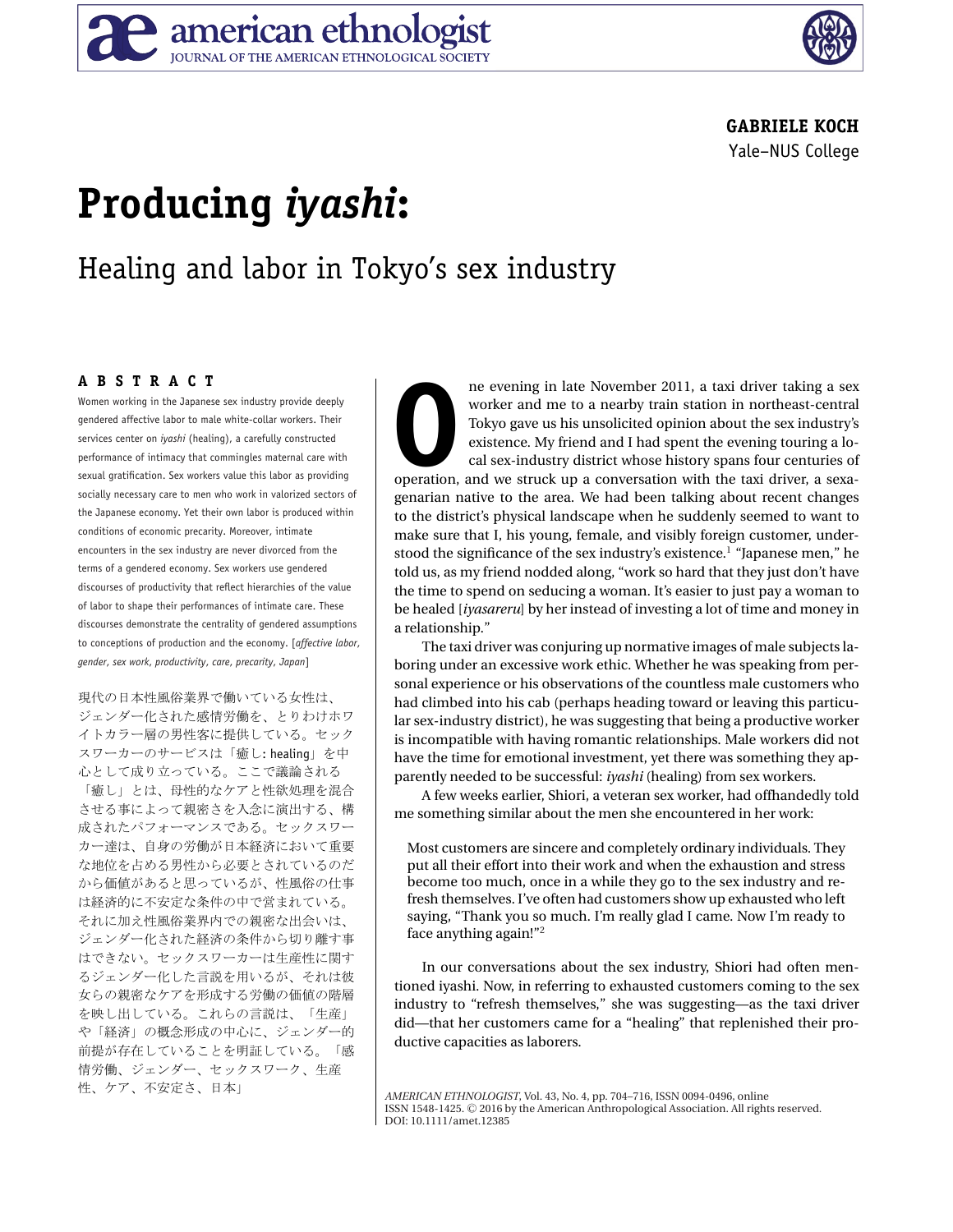These anecdotes are just two of many references to healing that I encountered while conducting ethnographic fieldwork in Tokyo on the sex industry. The sex workers I spent time with foregrounded healing—whether as *iyashi* (healing) or *iyasu*/*iyasareru* (to heal/to be healed)—as the central service of their industry. But healing *from* what? And *for* what?

Since the 1990s, a multivalent discourse of healing has become a focus of popular attention in many arenas of Japanese life. This discourse is modified in particular gendered ways in the sex industry, where it is a means through which sex workers conceive of and articulate both the nature of the intimacy they provide and its importance.

Women working in the contemporary Japanese sex industry value their care—or iyashi—for what they see as its contributions to the productivity of male white-collar workers.3 Recent political-economic and social transformations, especially neoliberal restructuring and shifting family forms, have put middle-class, white-collar masculinity in a newly precarious position. These political-economic circumstances lead sex workers to produce new understandings of the deeply gendered affective labor and care work they provide. Their services center on iyashi, manifest here as a carefully constructed performance of intimacy that commingles maternal care with sexual gratification. By helping men to achieve sexual release within a reenactment of a relationship of care and indulgence, women in the sex industry understand themselves as enabling men to renew their productivity. While sex workers see themselves as providing socially necessary care to men who labor in valorized areas of the economy, their own work is stigmatized, short term, and unprotected. This contradictory position demonstrates that intimate encounters in the sex industry cannot be separated from the gendered nature of conceptions of "the economy." How sex workers talk about productivity reflects gendered hierarchies of the value of labor and shapes their performances of intimate care.

My analysis is based on 21 months of ethnographic fieldwork I conducted in Tokyo from 2008 to 2013. My fieldwork took me to sites in and around the sex industry, including diverse establishments where female employees offer sexual services to male customers (e.g., sex parlors, strip theaters), training sessions for new employees, sex-industry exhibition shows for male customers, and venues on the peripheries of this industry (e.g., swingers' clubs), where I observed and spoke with sex workers and others. In addition to spending time with adult Japanese women working in the sex industry when they were not at work, I conducted formal and informal interviews with female, male, and transgender sex workers, sex-industry business managers and support staff, customers, sex-industry journalists, police officers, and lawyers. My analysis is also informed by the prolific Japanese-language commentary on the sex industry.

#### **Healing, intimacy, and the gendered division of labor**

Healing by women working in the Japanese sex industry produces feelings of well-being, pleasure, connectedness, recognition, and masculine distinction in their customers. The interrelated concepts of emotional, intimate, caring, and affective labor account for the nature of production in (feminized) service-sector work and can help us to make sense of the labors involved in generating these affects. *Emotional labor* refers to how workers manage their emotions so as to generate a particular state of mind in their customers (Hochschild 1983, 7). *Intimate labor*, of which caring labor is one manifestation, "entails touch ... bodily or emotional closeness or personal familiarity ... or close observation of another and knowledge of personal information" (Boris and Parreñas 2010, 2). *Affective labor* refers to how the ability to make human relationships itself has become a primary site of labor in postindustrial economies (Hardt 1999; Hardt and Negri 2004). More than just "selling personality," affective labor facilitates the well-being of others, sustains personhood, and reproduces sociality (Buch 2013; Hardt 1999; Muehlebach 2011; Weeks 2007). We might also consider using the concept of *performative labor*, as suggested by Gregory Mitchell (2016), which refers to how sex workers, in catering to customers' desires, stage relational aspects of their identities, especially race and gender.

These analytic concepts address the question of how to expand the category of labor to account for feminized affective and caring labors, a question that has long concerned feminist theorists of the gendered division of labor under capitalism (Delphy 1984; Engels 1978; Kuhn and Wolpe 1978). With the recent mass movement of middleclass women into the full-time workforce in many postindustrial contexts, the identification of unacknowledged forms of women's work remains pressing, as unpaid reproductive labor previously relegated to the domestic sphere itself a culturally and historically specific phenomenon of capitalist relations—is increasingly subject to the market and filled by a global supply of flexible workers (Constable 2009).<sup>4</sup> As Melinda Cooper and Catherine Waldby note, "Domestic tasks, sexual services, care provision, and . . . the process of biological reproduction itself have migrated out of the private space of the family into the labor market and are now central to post-industrial accumulation strategies"  $(2014, 5)$ .<sup>5</sup> At the same time, despite these changes, conventional gender norms and ideologies of intimacy from the private sphere (especially the naturalization of care as feminine) continue to be reproduced via their movement to the marketplace, thereby obscuring the roles of sex workers and others as skilled professionals.

As with other forms of feminized labor, the qualities that make iyashi effective as "healing" rest precisely on its being downplayed as labor. Sex workers go to great lengths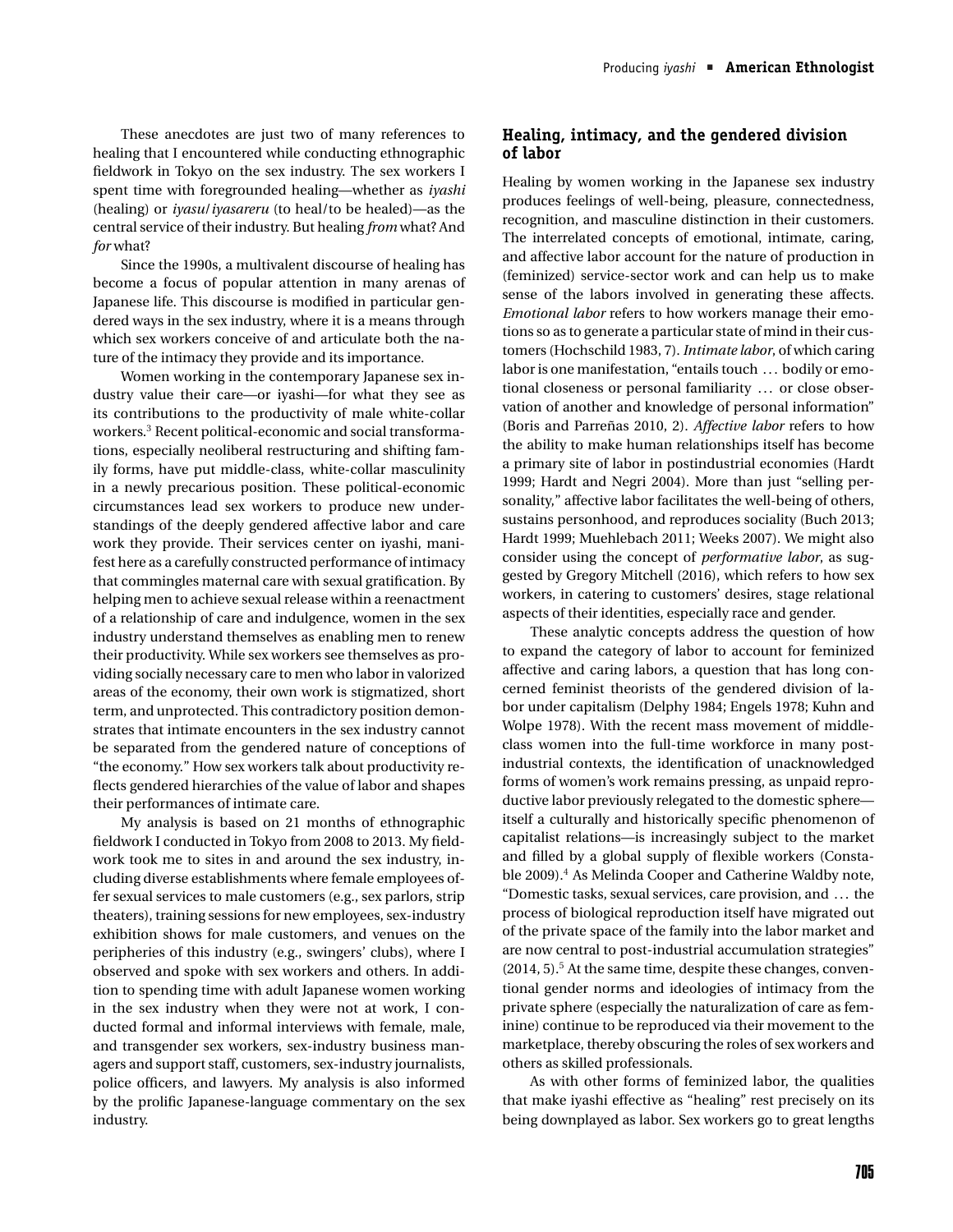to produce something understood by their customers as based on an effortless and intrinsic femininity even as its successful achievement obscures the labor involved in their work. What is notable about iyashi, then, is that Japanese sex workers' own discourses about the importance of their work for male productivity are related to their own insecure and unstable laboring conditions. Sex workers themselves believe that there is a connection between iyashi and male white-collar productivity. The goal of supporting male workers who labor in protected and "important" areas of the economy is privileged in ways that naturalize feminized forms of economic productivity and that reflect gendered hierarchies of the value of labor.

In Japan male sexuality has long been seen as something that should be managed so as to productively direct the energy of men, whether in the service of wartime empire or the postwar economic "miracle" (Allison 1994; Frühstück 2003; Y. Matsui 1993; Soh 2008; Yoshimi 2000). For example, the recent blustering in 2013 of Osaka governor Tōru Hashimoto, who suggested to a US military commander that US troops stationed in Okinawa would be more easily managed if they were permitted to patronize local sexindustry businesses, was just one episode in a long history of ideas about how to productively canalize men's energy by controlling their sexuality.6

The precise forms of care, concern, attraction, romance, or love that sex workers may perform for customers emanate from particular political-economic moments (Brennan 2004; Cabezas 2004; Hoang 2010; Parreñas 2011; Zheng 2009). As Elizabeth Bernstein has argued, "bounded authenticity" may best capture the nature of postindustrial commercial sex, wherein sex workers offer their customers "authentic emotional and physical connection" (2007, 103) but maintain boundaries so as to keep this intimacy firmly in the marketplace. The emotional labor of sex workers, Bernstein suggests, lies in producing intimacy that customers experience not only as authentic but also as equal, or even preferable, to that found in "private" relationships (see also Frank 2002). Women in the Japanese sex industry likewise implicate aspects of their "real" selves in producing iyashi, in ways that make the work personally meaningful and endow it with a sense of value and distinction.

Moreover, how male customers in the sex industry imagine the national economy in the global order and their own position within it shapes their desires—and sex workers' perceptions of these—for particular embodied performances of femininity by sex workers. As Kimberly Kay Hoang (2015) has argued, men's differential access to economic capital within global markets produces competing masculinities that play out in the intimate relations of the sex industry. In Vietnam, for instance, sex workers in four different sectors of the sex industry manifest distinct affective performances to cater to their customers' aspirations for masculine distinction, whether that entails exhibiting the conspicuous consumption of an ascendant Vietnamese business elite or assuaging expatriate Western businessmen's feelings of failed masculinity (Hoang 2015).

What is distinct about iyashi is that it explicitly links sex work to a form of healing through maternal care, connecting this reparative care to new conditions of male whitecollar labor. Intimacy in the Japanese sex industry relies on both normative, middle-class family tropes of nurturing and on relations that are possible only outside of households and domestic units. This is particularly apparent in how iyashi commingles maternal care with sexual gratification and the sensation of "being a man." The touch, attentiveness, intuition, indulgence, and maternally inflected erotic care of iyashi produce feelings in customers that sex workers understand as allowing them to relax and, ultimately, to work again, renewing and enabling their productivity. The connections that sex workers make between their services and an imperiled masculinity demonstrate the *reparative* aspects of intimacy in sex work.

#### **Exhausted men**

To consider what forces are exhausting Japanese men, I return now to what the taxi driver and sex worker at the beginning of this article collectively asserted: that excessively productive male workers periodically go to the sex industry to "refresh" themselves. Both speakers were referring to the dominant gender ideal of postwar masculinity: the "salaryman," a middle-class white-collar corporate or government worker (Dasgupta 2013; Roberson and Suzuki 2003). Credited with producing the postwar economic "miracle," this figure has long been defined by excessive work and devotion to his employer, an entity whose corporate paternalism deeply remaps the lines between public and private, work and play, in employees' lives (Allison 1994; Borovoy 2005).

Recent political-economic and social precarity have recast this gender ideal as a source of tremendous social anxiety in a context in which the tenets of the postwar male breadwinner ideology and nuclear family have come undone. Since Japan's asset bubble burst in 1990, the national economy has suffered two decades of slow growth punctuated by periodic recessions. Neoliberal reforms implemented by Prime Minister Junichiro Koizumi in the mid-2000s and large-scale economic restructuring have refashioned the dominant postwar employment system, whose hallmark had been (male) lifetime employment and seniority-based wages (Kushida, Shimizu, and Oi 2013; Rosenbluth and Thies 2010). Workers of all statuses now experience instability and risk. To lower costs, companies have slashed full-time entry-level positions for university graduates. Nonelite young men who previously had been guaranteed stable employment upon graduating high school now face the emergence of multiple tracks within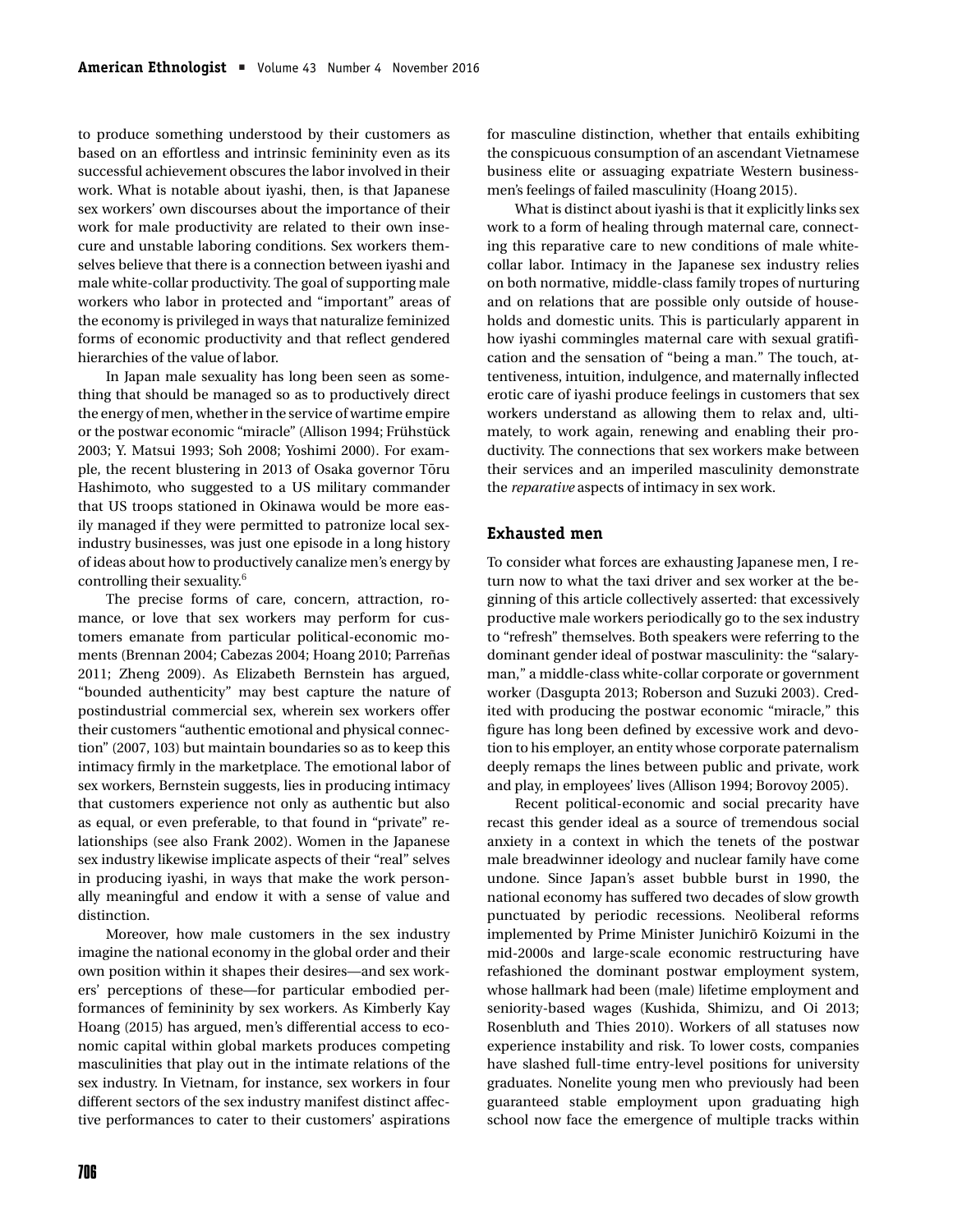companies and the rise of temporary work (Allison 2013; Brinton 2011). Similarly, job security is no longer assured for middle-aged and older male employees, and although seniority remains important in determining promotion and compensation, performance factors have become more significant (Conrad 2013). Most striking, however, has been the rise of nonregular employment—meaning part-time or temporary—as a permanent sector of the male labor market: about 20 percent of male workers are now nonregular (Shimizu 2013, 166).<sup>7</sup> The rise of male economic precarity has prompted national political and media attention to growing inequality and male poverty, including anxieties about the end of the "mass middle class" (Satō 2000).

The postwar male breadwinner ideology has eroded hand in hand with decreasing rates of marriage and childbirth among the younger generations, calling into question the nuclear family's continued dominance (Ronald and Alexy 2011). The unpaid reproductive labor of the housewife, in particular, which has long subsidized male labor, is no longer available for many men in their 20s and 30s, as women delay—or put aside entirely—marriage and childbirth. This altered picture of male economic stability has led to simmering anxieties about Japan becoming a "sexless" society, as media commentators view men who are not competitive economically as losing out in the marriage market as well (Kadokura 2009). These men are widely expected (by those in the media and elsewhere) to seek sexual partners in the sex industry instead. It is no surprise that, in this context, domesticity and disappearing family forms have become prominent signifiers for some sex-industry businesses (see Figure 1).

Since the late 1990s, salarymen have become the cultural representatives of both depression and suicide in the popular imagination as depression has become a more culturally salient category and diagnoses of it have skyrocketed (Kitanaka 2012). It turns out that salarymen's "self-sacrificing devotion, discipline, and sense of responsibility" (Kitanaka 2012, 131), vaunted as their normative values, have made them not just ideal workers but also the most likely candidates for excessive fatigue, alienation, and workplace-induced stress. This is especially so as the strains of a long-term economic recession have reconfigured which workers are valuable assets.

Against this backdrop of economic and social dislocation, a generalized and multivalent discourse has emerged around the concept of iyashi. Iyashi first became a focus of popular attention in the mid-1990s, amid a growing adoption of psychiatric categories of mental illness (especially depression) and increased concern with forms of "existential alienation, loneliness, and loss of meaning" (Ozawade Silva 2008, 536) in the face of both national affluence and economic recession and restructuring. Its prominence as a discourse only increased in the 2000s, as Japanese commentators coined the term *muen shakai* (a society



Figure 1. An advertisement for Okasan (Mother), a Tokyo escort business, in the February 2011 issue of *Momoco*, a free employment magazine for the sex industry. Motherhood and domesticity are prominent signifiers for Okāsan, which recruits women in their 40s, 50s, and 60s. The headline at left, above the vacuuming housewife, reads, "Mother is positive, bright, and cheerful."

without connections) to characterize the moment of insecurity and alienation that captured the nation (Allison 2013; NHK 2010). The term recalled "the multiple forms of nightmarish dispossession and injury that our age entails," as Andrea Muehlebach (2013, 298) notes in summing up recent ethnographic attention to precarity.

The continued discursive salience of iyashi in postbubble Japan suggests a widespread sense of incompleteness, stress, and trauma that existing social relations have left unaddressed. Alongside these influences, *iyashi* also refers to the need for relief from the unhealthy or antisocial buildup of exhaustion, tension, or negative feelings. More concretely, *iyashi* (along with related terms) has been used as an umbrella term for a diverse set of activities and services aimed at helping those affected by the March 11, 2011, earthquake, tsunami, and nuclear disaster to overcome tragedy and trauma, especially through methods that physically or mentally displace people from their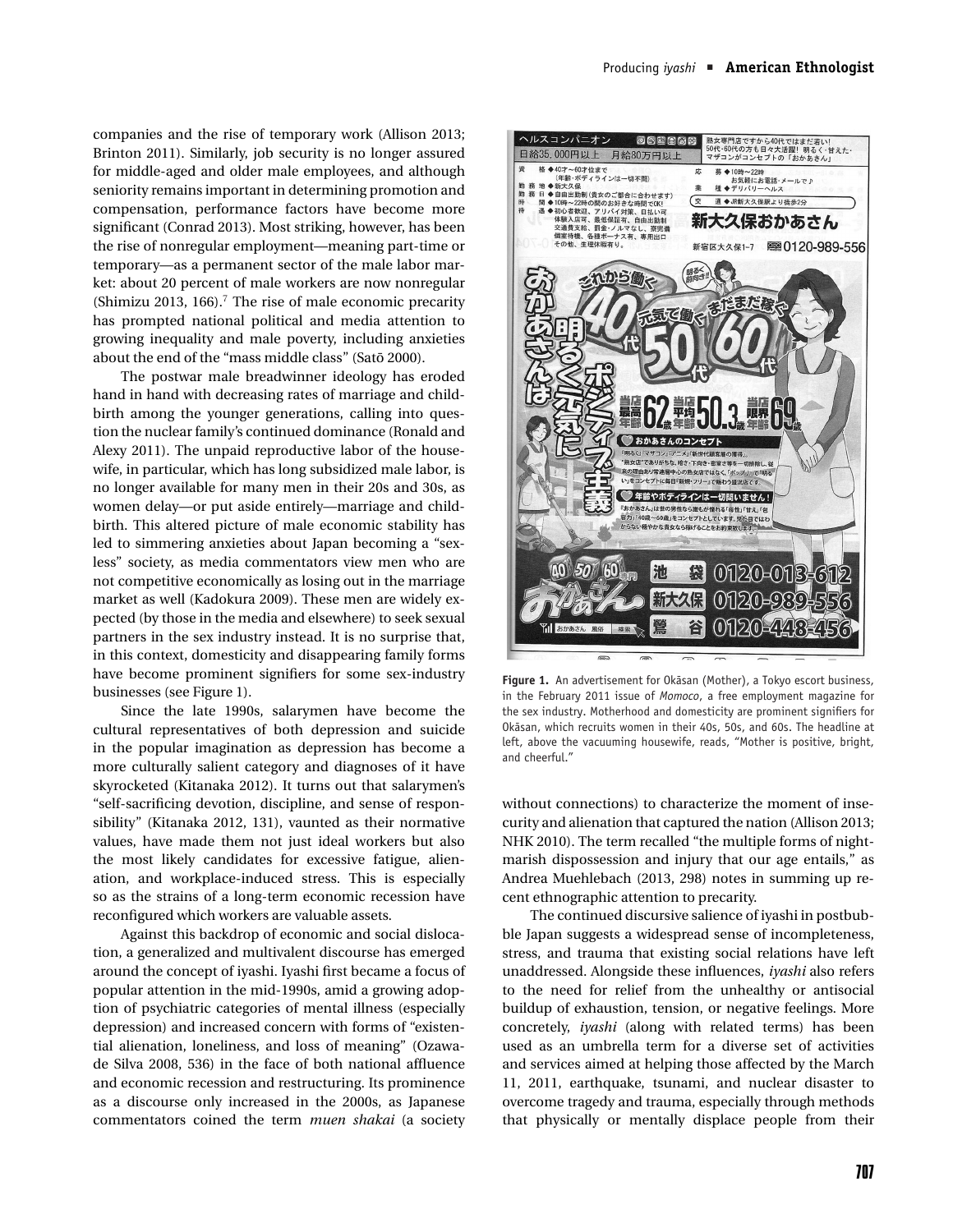everyday circumstances. The use of *iyashi* by counselors and therapists coexists with statements by figures such as the president of the Japanese Olympic Committee, who announced in 2012 that securing the 2020 Olympic bid for Tokyo would "heal" the nation (AFPBB News 2012).

Iyashi, then, is less about healing in a medical sense and more about "something that is soothing, is comfortable, or brings one heavenly feelings" (Ozawa-de Silva 2008, 536), thus spanning a broad range of mental, emotional, and psychological meanings. Perhaps unsurprisingly, a consumer market quickly developed around proliferating discourses of iyashi. Today, it has an expansive use as a marketing term, and all manner of products and services are advertised as "healing type," including vacations, music, aromatherapy packages, food, and collections of puppy or kitten photographs. Even personalities—such as those of actors or musicians—can be signified in this way. The market for iyashi falls along deeply gendered lines, with products and services aimed at women centering on health and beauty, while for male consumers iyashi typically implies sexual services (T. Matsui 2011).

In the sex industry, this generalized discourse around iyashi is modified in deeply gendered ways. Here, iyashi figures as a pivotal discourse in relation to which sex workers conceive of and articulate both the nature of the intimacy they provide and its importance. Although there are historical continuities running through the affective, emotional, and intimate dimensions of sex work and other forms of commodified erotic intimacy in Japan, iyashi is particular to the postbubble economy sex industry. For instance, the elite hostesses whom Anne Allison (1994) worked with in Tokyo during the bubble economy did not use *iyashi* as an operative term, and Allison did not mention it in her ethnography. Rather, it is under conditions of increased concern with an imperiled masculinity that iyashi has become a key term within the sex industry. My fieldwork interlocutors echoed one another in commenting that although sexual gratification was ostensibly what was on offer in the sex industry, iyashi—the "natural" product of the encounter between female sex worker and male customer—was what they understood as the central service.

#### **Producing iyashi**

In September 2011, I participated in a training session for new employees of a sexual-massage business at the invitation of the session's instructor, a woman I call Mika. Sexual massage is only one category within a broad array of legal sex-industry businesses in Japan today, which offer any and every service short of penile-vaginal intercourse. In the early 1980s, the sex industry diversified heavily, and among the new types of businesses emerging, many were characterized as representing a *nyū fūzoku* (new sex industry) organized around role-playing, arousal, and "changing one's

day-to-day frame," perhaps anticipating the emergence of the discourse of iyashi (NHK 2002, 153). These businesses dominate the legal sex industry today. More broadly, the sex industry exists at one end of a spectrum of a larger market for eroticized intimacy in which women, men, and transgender people provide affective labor and sexual(ized) services. For example, the proliferation since the 1990s of host clubs, where female customers pay for romanticized or intimate conversations with young men, shows that Japanese men may also be affective-erotic laborers. But this industry is dwarfed by the male-centered heteronormative industry, and many of the host-club customers are themselves hostesses or sex workers (Clennell 2006; Takeyama 2005, 2010).

At the time of the training session, Mika was 28 and had already worked in the sex industry for 12 years, having furtively (and illegally) started during high school. Since then, Mika has explored the breadth of sex-industry businesses and been Number One—a designation given to the highest-earning employee—numerous times. Being ambitious as well as entrepreneurial, Mika had started a successful side career as a sex-industry instructor and consultant three years earlier, and had even written a book about her experiences. Businesses interested in increasing their clientele and reputation hire her to train employees in everything from technique to conversational skills to creating an appropriate ambience for customers. These sessions are also available for purchase on DVD.

Mika is friendly and outgoing, with a charm capturing one of the qualities most highly valued among unmarried women in the Japanese sex-gender system: being *akarui*, or bright and cheerful with a consistently positive outlook. She also manifests the highly developed interpersonal skills that seem to be shared, without fail, by successful sex workers: conversational dexterity, a memory for small details, and a seemingly effortless ability to personalize relationships. Speaking with Mika, one feels what Sayaka, another veteran sex worker, summarized as the essence of what all customers yearn for: "the sense that the other person really understands you and that your individual existence matters to them." As in other healing contexts, these healers perceive things that others cannot—or, at least, do not.

When I exited the ticket gate at a train station in central Tokyo early in the afternoon on the designated day, Mika was there waiting for me, smiling broadly. A few minutes later, the training session's live model showed up—a man in his late 20s named Mr. Mori, dressed casually in jeans and a T-shirt.<sup>8</sup> Although he did not volunteer any personal information, Mr. Mori's availability in the middle of the afternoon suggested that he, like many of his generation, was a nonregular worker (Brinton 2011). He had participated in Mika's demonstrations several times before as a way to earn extra income. The three of us left the station on foot. In keeping with the general proximity of sex-industry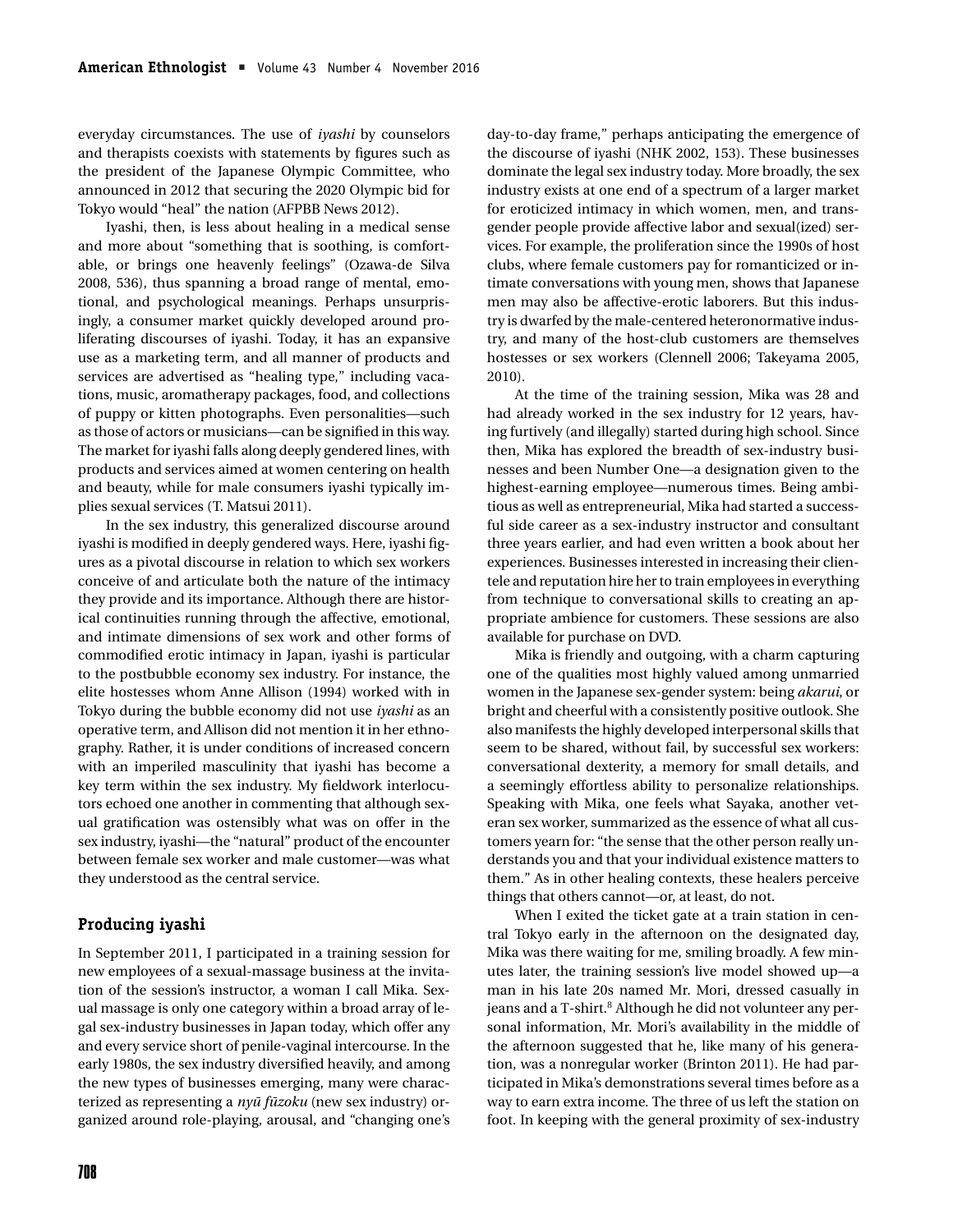businesses to central commuter hubs and entertainment districts, our destination was only a two-minute walk from the station. Twenty meters down a side street off the main avenue, we turned into the entrance of a multistory building housing several sex-industry businesses.

The training session took place in a former Internet cafe being converted into the office of an escort sexual- ´ massage business. There, eight spectators, including myself, sat on the floor around a massage bed in the center of the room. As Mika changed into a "sexy nurse" tunic with hearts on the sleeves and bust, visually exemplifying gendered care, a staff member distributed clipboards, notepaper, and pencils for us to take notes with. Over the next two hours, Mika and Mr. Mori demonstrated to us an ideal encounter between sex worker and customer.

What can be described as making a customer "feel like a man" was made manifest through the collapsing of the role of child and lover in the customer. Mika narrated as she performed on Mr. Mori, often pausing to comment on her actions. She explained to us that the reigning metaphor for the encounter between sex worker and customer should be a maternal one. Assuming a maternal stance allowed sex workers to create the circumstances in which a customer could momentarily suspend his responsibilities and obligations, replacing them with a desire to be indulged and to act selfishly. For example, Mika told us that women should speak to their customers as mothers to their children. If men were going to the sex industry to seek iyashi from work and responsibilities, then doing things "like a mother" was the ideal position from which to praise them and acknowledge their efforts. Similarly, when Mika demonstrated how to carefully dry a man off following the shower that preceded the massage, she suddenly enveloped his head in the towel and vigorously rubbed his cheeks, mimicking a familiar childhood gesture. In a high-pitched voice she exclaimed, "That felt good, didn't it!" This explicit infantilization served to highlight that these white-collar salarymen could allow themselves to be passively guided by the sex worker.

In articulating this interpersonal dynamic, Mika was borrowing, in part, from long-standing Japanese psychoanalytic discourses. The formulation of performing a mother-child relationship, while perhaps also involving a degree of incestuous role-playing (although this was never mentioned), expresses a model of social relations developed by the Japanese psychiatrist Takeo Doi (1973).9 Doi's widely popularized model holds that *amae*, or the desire to be passively dependent on a benign caregiver, governs all Japanese social relations, including those between mothers and children, wives and husbands, and companies and their employees (see also Borovoy 2005). Thus, when Mika told us that the customer desired to play *amaechan* (spoiled child), she was drawing on the expectation that (male) selfish behavior would be indulged by an unconditionally nurturing and warm caregiver, and that this indulgence would endow the customer with a deep sense of psychological well-being and security. $10$ 

Framing the sex worker's care as maternal also allowed Mika to foreground the customer's laboring status, enabling the man to recognize himself as a white-collar worker through the sex worker's expression of intimate concern. This was evident during various subtle physical and verbal references. For example, later during the massage, as Mika was rubbing Mr. Mori's shoulders, she told us to express concern, saying, "Your shoulders are too stiff. You're working too hard again, aren't you!" It was not expected that the customer would respond to this with anything other than perhaps a grunt. In making such a comment, Mika acknowledged the man's efforts as a productive and capable worker, and acknowledged, too, the importance of this work in her resigned reference to the habitual state of the man's exhaustion—he was working too hard *again*. His hard work was corporeally manifest to her in his tight shoulders and his weary body, in his passivity and desire to simply let himself be taken care of.

Although Mika highlighted the importance of maternal intimacy in producing iyashi, the forms of eroticized flirtation, arousal, and indulgence that constitute this "healing" depart in many ways from the types of intimate and personal relations linked to households and domestic units, such as mother-child or even wife-husband relations. The difference here is that the relationship between sex worker and customer is *not* a durable one saddled with implicit obligations and future expectations. The exchange of money frees the customer of these obligations. Instead, these are relatively anonymous relationships that are made to appear highly personalized. Rather than another mother or wife, what customers desire is someone skilled at making them "feel like a man," including carrying the service through to (male) orgasm.

Mika had a twofold understanding of iyashi in relation to male laboring bodies. First, iyashi involves an acknowledgment of the efforts, burden, and hard work shouldered by the individual. She explained to us that to succeed, men must steel themselves, subordinating their needs and desires to put all their energy toward a larger goal. "Lots of individuals," Mika told us, "at their companies and in their families depend on them to do this, but no one ever thanks them. That's what being a man means, after all." Mika and other sex workers I spoke with imagine iyashi as both an acknowledgment and a momentary suspension of customers' responsibilities and obligations. In other words, iyashi is understood, in part, as a form of deep psychological or mental relief.

Although Mika thought this first understanding of iyashi was primary and the most important, a second conceptualization acknowledged a carnal aspect. Mika dramatically explained male sexuality as following a wavelike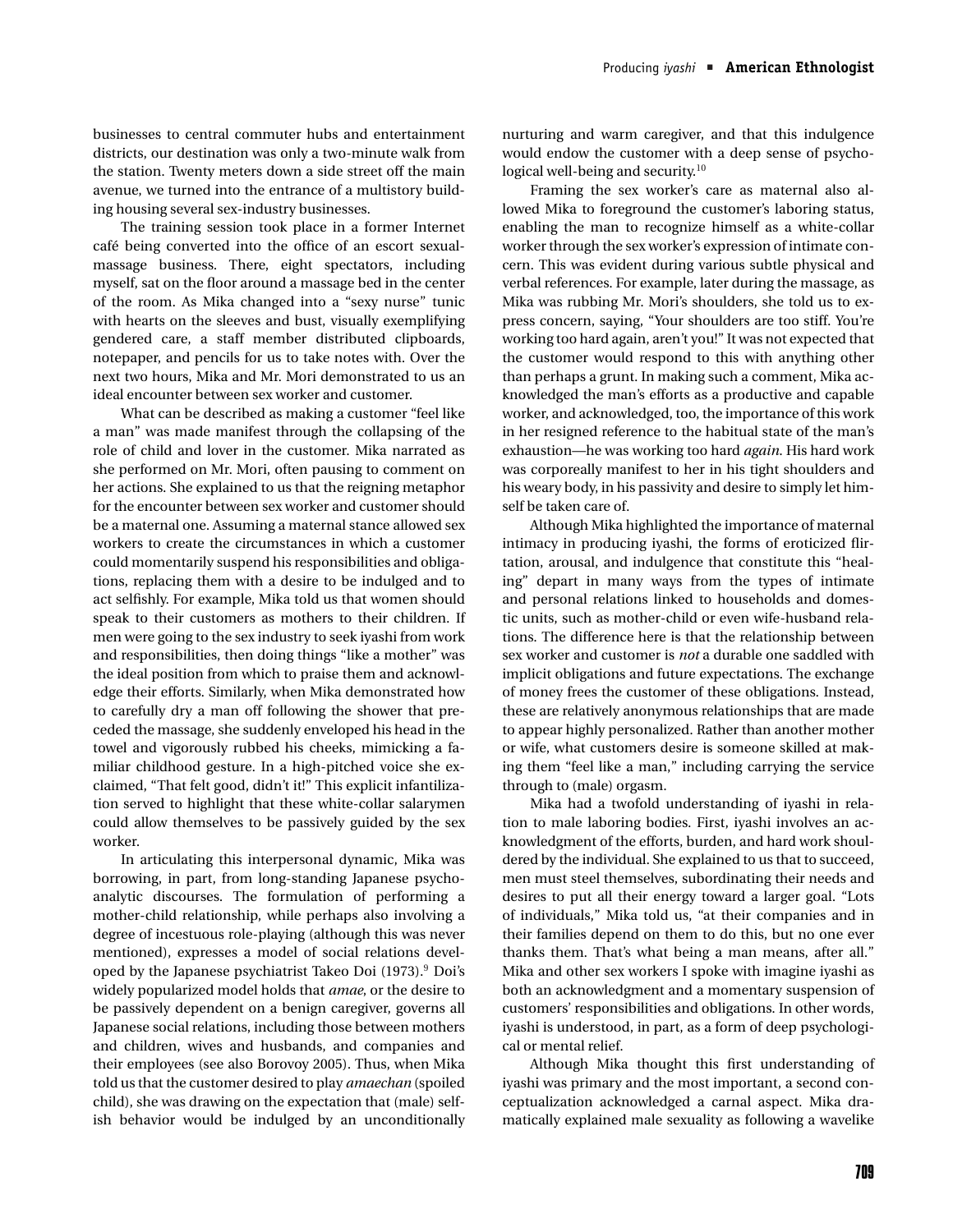trajectory, wherein male workers are asked to "endure, endure, endure, and then phewww! They can release."<sup>11</sup> Rather than explaining this aspect of male sexuality in biochemical terms, however, as she had earlier when discussing what happens in the brain during an orgasm, she reiterated her earlier description of pushing oneself for the sake of a larger goal. Her description of male orgasm, in fact, imagined it as an act of social reproduction necessary for the continued existence of the company, the family, and even society at large.

Postwar Japanese corporate settings have long relied on commodified erotic intimacy to motivate or reward male productivity (e.g., through company-organized international sex tourism), but iyashi presents an important departure. As Allison (1994) illustrates, Japanese corporations during the 1980s bubble economy devoted significant time and money to male after-hours "play" in Tokyo's high-class hostess clubs as a way of reinforcing social attachments within and between companies. The hostesses' feminized and often highly sexualized conversations flattered male egos, catalyzing a corporate masculine bonding that produced committed workers for Japanese companies. Crucially, in the recession and restructuring of the mid-2000s, corporations scaled back their funds for hostessing and sexual entertainment. Although the Ministry of Finance recently adjusted its tax policy such that 50 percent of selected entertainment expenses would be tax-deductible for large companies, this has not included expenses for sexual services (*Nihon Keizai Shimbun* 2013). In this era of flexible spending, individual men must now take on their own commodified erotic intimacy without explicit company sanction or financial support. As companies have reconfigured which workers are essential, their workers have become responsible for their own healing, even as this is still understood as ultimately directed toward the company's benefit.

Attendant with the changing political economy of both corporate entertaining and labor relations, it is the reparative dimension of iyashi as manifest in the reenactment of a relationship of care and indulgence—and even infantilization—that is characteristic of the new era of social and economic precarity. At the same time, even without overt corporate financial sanctioning, patronizing the sex industry still figures within the realm of corporate leisure. Visits to sex-industry businesses are still often a social event facilitated by relations between coworkers, often senior and junior colleagues. According to the women I spoke with, many white-collar workers have regularly scheduled visits, suggesting that using these businesses is less a leisure activity than part of a health-maintenance regime. Furthermore, deal making still occurs around the parameters of a night of corporate entertaining, of which a visit to a sexindustry business may still be one component. In Mika's description (echoed by other sex workers), the sex industry has now taken over the integral function of caring for exhausted workers.

#### **Cultivating attentive empathy**

The qualities that make iyashi effective as "healing" rest precisely on the downplaying of it as labor—that is, as work that is productive of capital. Generating affect in this context rests on establishing intimacy. This, in turn, rests on the assumption that sex workers' performance emerges not from the pursuit of wages but from a basic kindness that is naturalized as female. Through their reiterative performances of normative femininity (Butler 1990), especially maternal intimacy, women in the Japanese sex industry naturalize iyashi as deriving from the very "essence" of being a woman. As with other forms of affective labor and care work, however, the supposedly effortless femininity seen to produce iyashi is grounded in deliberate and often exhausting labor.

Despite claims by Japanese commentators (on Internet discussion boards and elsewhere) that sex work is "easy for women," most of the women I spoke with vehemently reject the idea that "anyone" can do it. Such misconceptions infuriated Aimi, a single mother who had worked in the industry until her late 30s. Seated in a crowded Starbuck's Coffee Shop with the next patrons only half a meter away, she exclaimed angrily, indifferent to her surroundings, "I think every woman should really have to do an interview [at a sexindustry business] once in their life. That way they'd understand that you could be the cutest girl in the world and still fail your interview!" Like Aimi, other sex workers bristled at people who failed to appreciate the skill and effort their work demanded, and who instead attributed sex workers' success to factors such as personal attractiveness. Women without technique, empathy, or interpersonal skills, they told me, cannot attract a regular clientele, and those who do not think beyond their own needs cannot offer iyashi.

Successful sex workers, I was unanimously told, are those who are—through effort and cultivation—able to embody customers' desires. This requires significant selfawareness and dedication, work that is accomplished individually through the woman's own initiative. In fact, the sexual-massage training session that I attended is something of a novelty. Across the industry, substantive training for new employees rarely extends beyond a short orientation and a brief run-through of the standard service "menu" with a staff member. Women working in the sex industry are, in other words, largely left to their own devices in cultivating erotic technique, interpersonal skills, and industry savvy, and in finding legal and sexual-health information. Job training is thus incumbent on women's individual initiative and takes numerous forms. Mika, for instance, uses her free time to immerse herself in music, movies, and manga comics popular among men. This gives her a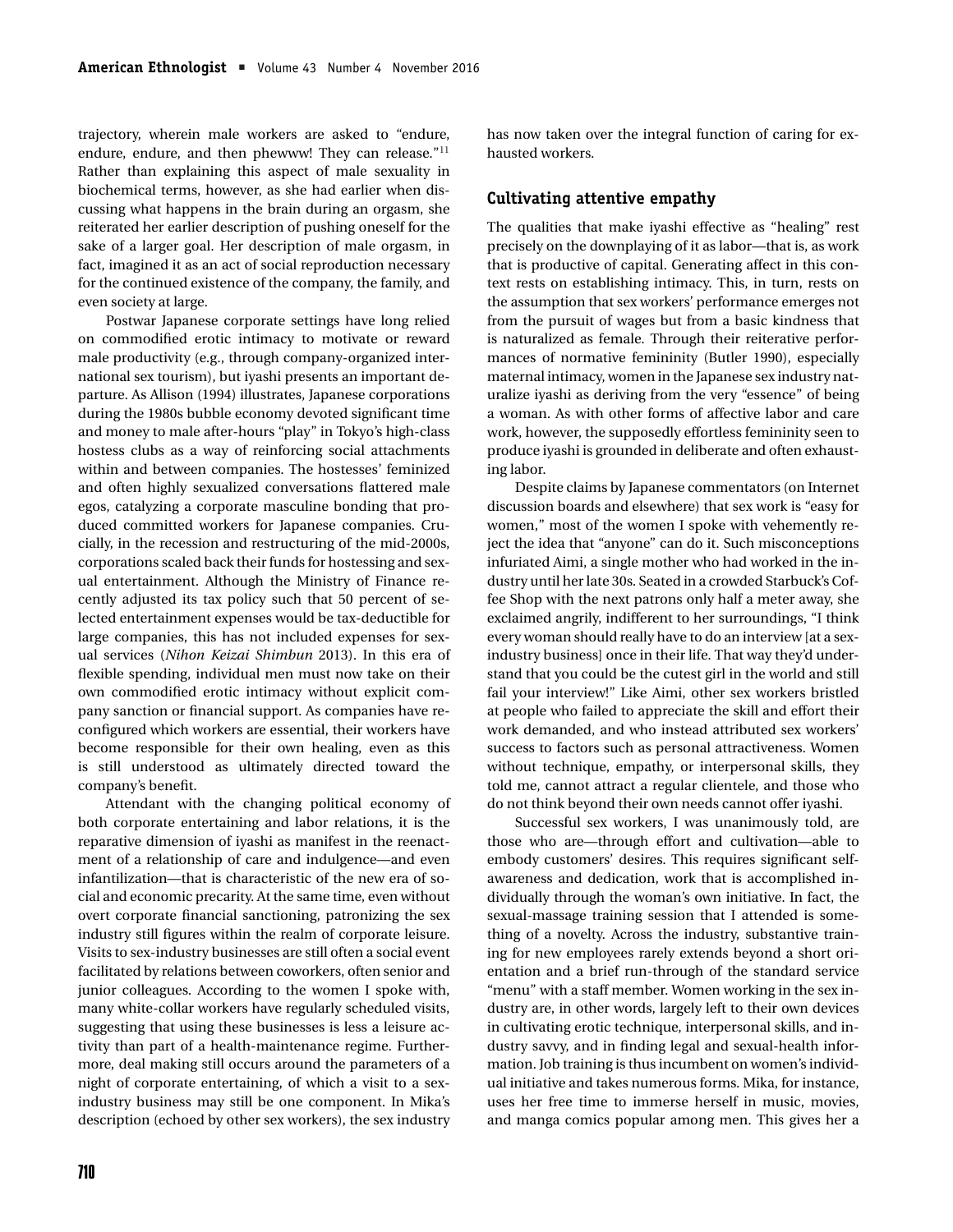repertoire that she can draw on to converse with customers and produce a sense of connectedness. More critically, she is always on the lookout for models that she can emulate in embodying an "ideal" feminine figure to her customers, and she scrutinizes women whom she is told possess strong erotic energy.

Attentive care in the sex industry comprises numerous "subtle and mundane acts of care" (Buch 2013, 637) that make up care work generally—for instance, warming up the shower beforehand, carefully deflecting shower spray from the nape of the customer's neck, kneeling in front of the customer while taking off his shoes, and suggestively grazing a customer's knees with one's breasts while undoing his belt. Sex workers' care also involves a deeper approach to attentiveness itself, which is a central component of hospitality and sociality in Japan generally and a key aspect of intimate labor elsewhere (Boris and Parreñas 2010, 4). Attentiveness is especially associated with service work, in which workers are expected to think on behalf of the customer, anticipating, for example, when customers will want their sheets turned down, ice or alcohol added to their drink, or a lighter for a cigarette.

For instance, when prompted, Mika easily rattled off five different forms of attentive empathy that she employed in her work. Drawing on overlapping (and perhaps at times conflicting) notions of the body, its feelings, and its capacities, they included *mekubari*, *kikubari*, *kokorokubari*, *kizukai*, and *kokorozukai*. While the first three compound words can cumulatively be glossed as variants of "to be considerate" or "to take care of," the first parts of the compounds refer to the *kubari* (distribution) of senses originating in different parts of the body: *me* (eye), *ki* (vital energy in the body), and *kokoro* ("heart-mind," understood as being "the locus of feelings, consciousness, and authenticity" [Robertson 1991, 88n1]). Similarly, *kizukai* and *kokorozukai* refer to an earnest concern or solicitude mobilized through the use of one's *ki* or *kokoro*. For sex workers like Mika, these embodied forms of attentiveness are understood as assisting them in knowing how to care for customers.

When producing iyashi, sex workers do not rely on attentiveness alone. Equally important is a form of cultivated deep association or empathy that recalls Viviana Zelizer's definition of intimacy as interactions that depend on "knowledge and attention that are not widely available to third parties" (2005, 14). Shiori summed up this necessity with a piece of wisdom passed down to her by a more experienced "older sister" at her first workplace: *Kiku jyanakute*, *kanjiru* ("Don't ask, feel"). The exhortation to "feel" expresses the need to build a deep association with each customer that is both intuited and based on experience. In doing this, sex workers construct male workers as individual selves who need to be—and can be—intimately understood. This contrasts considerably with how workers are treated in the male-gendered corporate or bureaucratic workplace, where their needs are wholly subsumed under those of the company.

A story about another Number One told to me by Sayaka illustrates this.<sup>12</sup> The highest-earning woman at a store where she had previously worked was much older than the other employees. Although she was not stylish or attractive and had never appeared in any of the business's advertising, she always put in more effort than anyone else.

She would write notes about each customer so she could remember details, like what they had spoken about. She would bring new socks as presents to her bachelor customers and would always remember birthdays. When she was with a customer, you could hear her moaning from across the store. Because she put in more effort than anyone else, the customers took a liking to her and would become her regulars. I always thought it was strange that she did so well since she was a single mother and could only work in the early afternoon [an unpopular time]. When I think about it now, though, I see that it's *because* she had had various life experiences—like raising a child—that she really understood what hardship was and what it meant to do this work well.

Sayaka's statement that the woman "understood what hardship was" suggests that this older employee had a heightened capacity to genuinely empathize with others and to offer them understanding and acknowledgment. This capacity, coupled with the woman's ability to personalize each encounter, generated an attentive empathy that set her apart from her peers as an exemplary sex worker.

As with other forms of emotional, intimate, caring, and affective labor, what makes iyashi effective is the appearance that it derives from authentic feeling rather than calculated and deliberate labor—from what Kathi Weeks calls "spontaneous eruption rather than cultivated display" (2007, 240). Women in the sex industry cannot present themselves as skilled experts who deliberately and selfconsciously cultivate their proficiency in producing iyashi. Rather, to be valued, the work that goes into producing iyashi must be concealed.

#### **Amateurs, not professionals**

Feminized labor is precarious labor in Japan, and this is especially true of sex work, given that it remains stigmatized and relatively unprotected work. Although iyashi is understood to heal or assuage the exhaustion and anxieties of white-collar men, it is produced within conditions of economic precarity for women as laborers. This becomes apparent when we look at the material realities of the female labor market that structure women's participation in the sex industry. While the naturalization of gender normativity in this industry could be seen as advantageous in allowing women to participate in this lucrative corner of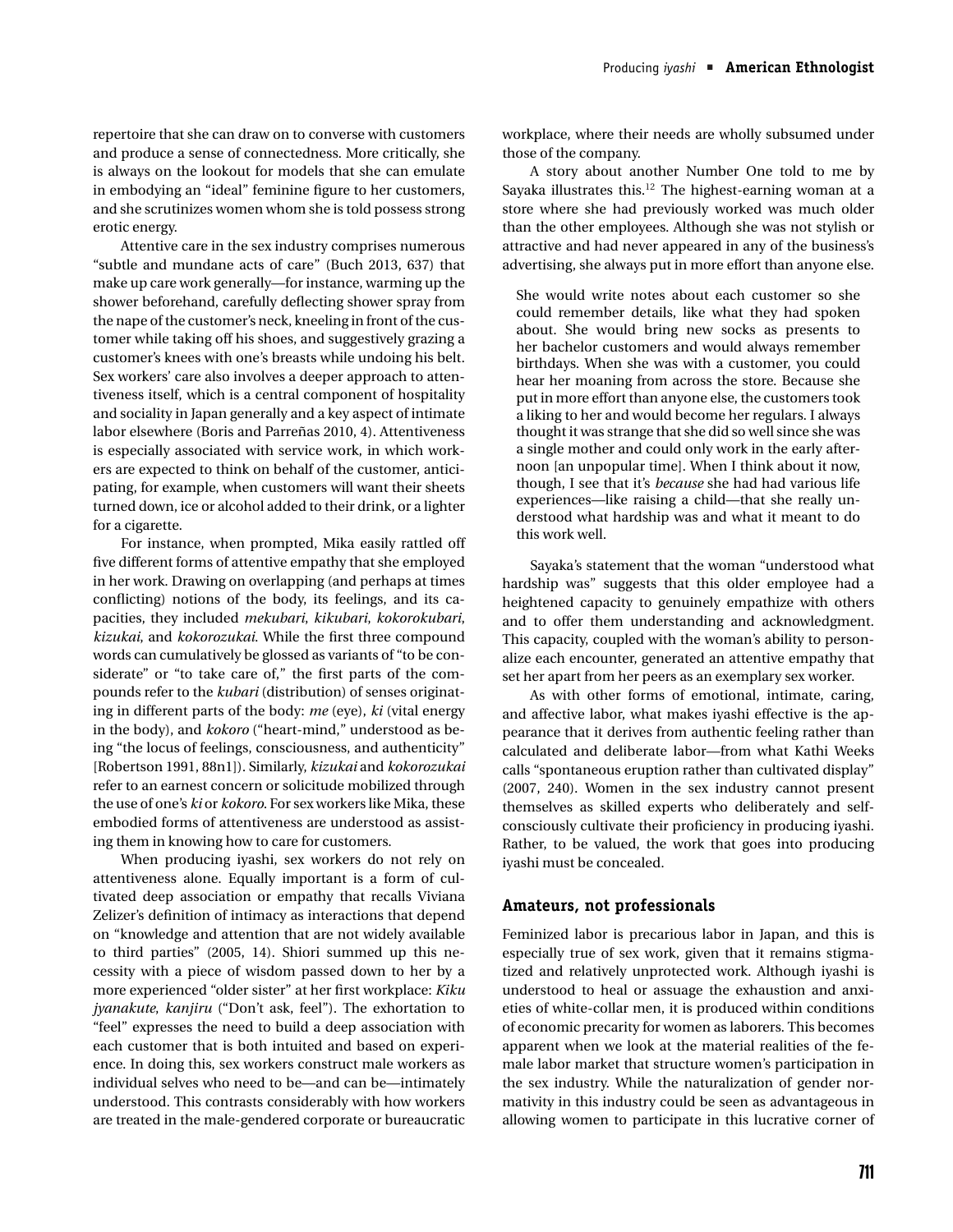

**Figure 2.** A billboard located prominently across from a train platform at busy Shibuya Station, Tokyo, July 2011. In this advertisement for Vanilla, an employment website for the sex industry, the "cute" graphics highlight innocence, naïveté, and access to a consumer lifestyle. The text reads in part, "Get information on high-paying work!! I want to earn more! I really love money! Access us now and get information by searching 'vanilla' and 'wanted ads.'" (Gabriele Koch)

the labor market, it also entrenches a labor structure built around undervalued and insecure female labor. In other words, sex workers' exclusion from the full-time labor market is often justified by their successful enactment of the very assumptions of naturalized femininity that produce successful "healing" (e.g., authenticity, innocence, naïveté, and nurturing care).

Although Japanese political and media attention in the late 2000s fixated, as noted earlier, on a poverty "crisis" catalyzed by the economic restructuring of the male labor market, this attention has largely ignored the reality that female nonregular employment and poverty have long been the overlooked norm (Asia-Japan Women's Resource Center 2009; Fujiwara 2009). In a context in which all workers now experience instability and risk, female workers are still typically the first to be downsized, and the feminization of poverty has become increasingly apparent.

In what remains a limited female labor market, the sex industry has acquired prominence as a site for women's short-term employment in Japan. That is, insofar as iyashi is understood as female care work and thus aligns with widespread ideas of what women's work is or should be, the sex industry has become more prominent as a venue for women's temporary work. This is substantiated, among other things, by the quotidian visibility of advertising for the sex industry in urban public space (see Figure 2) as well as by anecdotal evidence from sex workers and managers.

While many of the same forces that threaten middleclass masculinity are also affecting female labor practices, fully *half* of the female workforce consists of nonregular workers (Shimizu 2013, 166). Overwhelmingly, women work in the service industry. The situation is particularly unstable for women outside of normative family forms, especially single mothers, 80 percent of whom are divorced (Kōseirōdōshō 2012). Welfare restructuring from 2003 onward has diminished the already-minimal financial assistance given to single mothers (Ezawa 2006; Fujiwara 2008). Against this backdrop, the sex industry presents a uniquely lucrative and reliable economic opportunity for women. In fact, my interlocutors often stated that the sex industry is the highest-paying option for women who are struggling financially, whether because they are caring for children or relatives, paying off credit card debt, or coping with financial misfortune.

Yet, despite the attractiveness of this industry as a lucrative employment venue, women's economic participation in the sex industry embodies their lack of recognition as laborers. Their labor in this industry premised on high turnover is typically short term, with lengths of stay averaging 11 months for 18- to 23-year-olds and roughly two years for women in their late 20s and in their 30s (Kaname and Mizushima 2005, 27). Sex workers are treated as parttime workers by the management. They receive roughly half the earnings that they bring in and are paid daily in cash. In contrast, male management and staff members are considered regular employees and have their wages credited to their bank accounts. Although average earnings for sex workers vary drastically, even women working at low-end businesses with few regular customers will earn roughly double the wage of the average "office lady" (a low-wage female office worker). In contrast, the average manager will earn roughly the same wage as a typical salaryman (Tachikawa 2010, 101, 119). Sex workers are perhaps best understood as individual contractors who are given a place to legally work but who receive few of the benefits of being regular employees and must negotiate their own embodied risk, especially vis-à-vis safety and physical and sexual health. Labor laws offer few protections to sex workers, and women in this industry receive no workplace benefits, including worker's compensation when they contract a sexually transmitted infection.

While the nature of all affective labor and care work necessitates that its laboring aspects be obscured to some extent, female sex work in contemporary Japan is notable. Sex workers themselves believe that there is a connection between iyashi and white-collar male productivity. This discourse, which requires that their labor be concealed and downplayed, operates in relation to their insecure and unstable laboring conditions. Yet sex workers do not suffer from a "false consciousness" in which they do not recognize that their own actions and ideology undermine their interests. Many are keenly aware of the social value of the skills that make them successful at their work and cognizant of the double standard by which these are not recognized as having equivalent economic value to male-gendered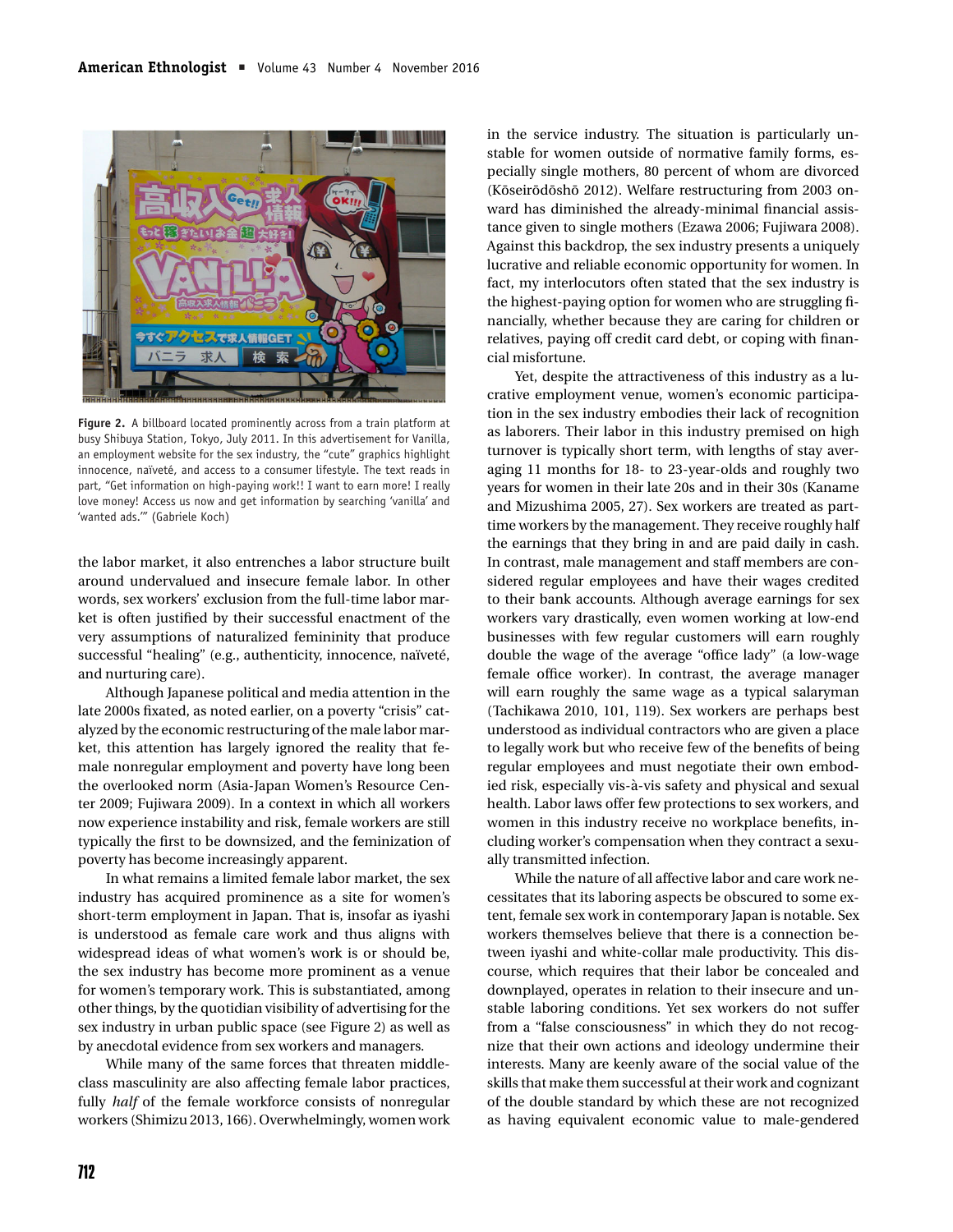activities. They are thus placed in a contradictory position: they understand and articulate their work through the idioms of value available to them (e.g., female care of men), even as they are aware that the logic of a sexist economy denies this work social recognition.

#### **Conclusion: The gender of productivity**

Women working in Tokyo's sex industry often speak with great pride about their work. For them, the stress and exhaustion of their customers is self-evident, just as it is understood that the labor these men do is important. Against the backdrop of pervasive anxieties around an imperiled white-collar masculinity, sex workers value the care, or iyashi, that they deploy to repair the capacity of these men to be productive. They invest considerable effort in making their intimate encounters emotionally authentic and in doing so implicate aspects of their "real" selves in the work. At the same time, as Gregory Mitchell reminds us, in contexts of limited labor opportunity, sex workers' "ability to navigate and perform in the complicated affective terrain of desiring subjects" often entails considerable stakes (Mitchell 2016, 6). In shaping their intimacy and gendered performances around what they assume to be the needs of men who are facing new economic pressures and challenges, sex workers experience in an embodied way the larger shifts in the national political economy (Bernstein 2007; Hoang 2015; Mitchell 2016), as well as, more generally, the exclusion of women from the labor market.

Discourses of iyashi in the Japanese sex industry demonstrate that ideas about who plays a productive role in the economy shape how sex workers imagine and engage their customers' desires. The centrality of male laboring identities and questions of who is a productive worker in a context that might otherwise seem disconnected from such considerations illustrate that intimate encounters in the sex industry are never divorced from the terms of a gendered economy. Feminized affective labor is deeply implicated in regimes of male precarity in postindustrial capitalism. At a moment of perceived socioeconomic decline, sex workers' performances of gender and intimacy emphasize a reparative, maternal care that understands middle-class, white-collar men as hard-working producers who labor to the limits of their physical and psychological capacities, and whose search for relief is met with the reenactment of a relationship of care and indulgence.

Feminist scholars have long been interested in rethinking categories of labor to account for the unacknowledged economic roles of women. By thinking through gendered discourses of productivity that reflect hierarchies of the value of labor, we can see how it is that women may centrally assess the value of their work in terms that foreground its contributions to men's work. Adult Japanese women working in the sex industry imagine "the economy" as a fundamentally masculine space, thereby "eclipsing" their own forms of feminized productivity (Strathern 1988, 155). Examining how sex workers narrate their industry's contribution to society thus powerfully demonstrates the enduring truth that there is no way to even begin to talk about "the economy" outside of how the concept of production is implicated in gendered assumptions. In other words, *how* people imagine the relationship of gender to production continues to constitute the basic terms of how they think about economic activity under neoliberal capitalism. Despite the movement of middle-class women into the full-time workforce in many postindustrial contexts, conventional gender norms and ideologies of intimacy continue to be reproduced, thereby obscuring the roles of women in service-based industries and elsewhere as professionals. Whatever else may have changed in the realities of the labor market, the gendered division of labor is still one of the most defining elements of the nature of work at present. Although questions of productivity might seem ideologically separate from intimate performances in the sex industry, the point is precisely that they are not—the performance of an eroticized and maternal care that is understood to enable men's productivity, in other words, *is* the gendering of the economy.

#### **Notes**

*Acknowledgments.* This research was made possible by the generous support of the Fulbright Institute of International Education, the National Science Foundation's East Asia and Pacific Summer Institutes Program, the University of Michigan, and the Edwin O. Reischauer Institute of Japanese Studies at Harvard University. I am deeply grateful to the women in the sex industry who spoke with me about their lives and their work. David Akin, Allison Alexy, Anne Allison, Niko Besnier, Ted Bestor, Sabine Frühstück, Angelique Haugerud, Nora Hauk, Scott MacLochlainn, Pablo Morales, Elizabeth F. S. Roberts, Jennifer Robertson, Gayle Rubin, Elizabeth Wingrove, and the anonymous reviewers provided insightful comments that improved this essay immeasurably. Stuart Strange deserves particular thanks for commenting on numerous drafts. I am grateful, too, for feedback received at the Community of Scholars Workshop hosted by the Institute for Research on Women and Gender at the University of Michigan. Thanks also to Ryo Morimoto and Matori Yamamoto for their help with the Japanese translation of the abstract.

1. Although the 1956 Prostitution Prevention Law (effective in 1958) prohibits prostitution, the law's narrow definition of "sex" as penile-vaginal intercourse has allowed for the gradual proliferation of a sex industry that legally offers every service short of this act. Since same-sex commercial sexual services do not involve this act, they are unregulated by this law. According to the most recent statistics published by the National Police Agency, there are about 31,700 legal sex-industry businesses across Japan (Keisatsuchō 2016, 1). There are no official data on the number of women working in the sex industry. Nonetheless, if we estimate that any given business has at least 10 women on its payroll while taking into account the politics of numbers (Andreas and Greenhill 2010; Best 1990)—we can calculate that there are upwards of 300,000 female sex workers employed in legally registered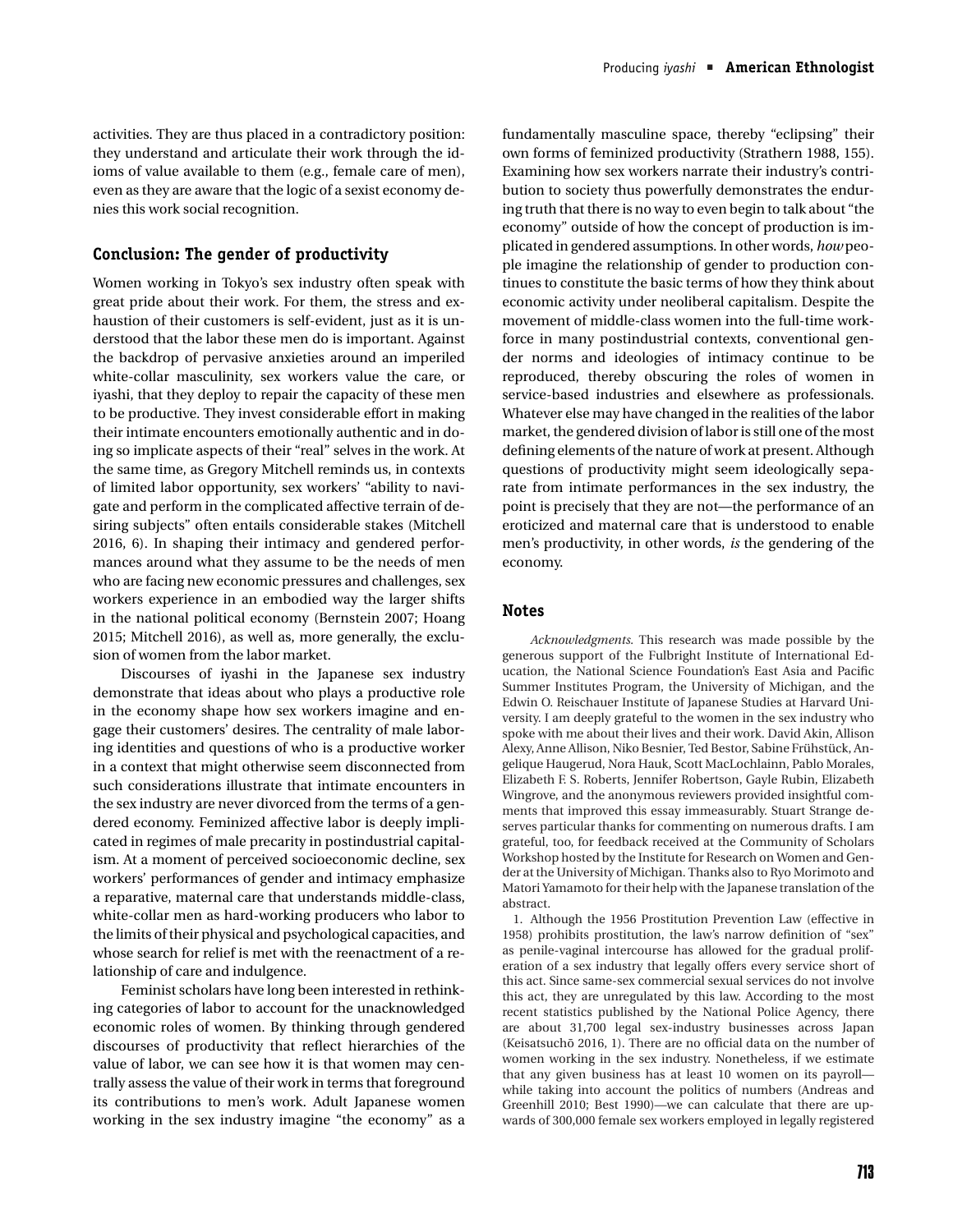businesses nationwide. Up to a quarter of them work in the greater Tokyo metropolitan area.

2. All names in this article are pseudonyms, including the stage names used by women working in the sex industry.

3. The scope of this article is limited to the heteronormative sector of the sex industry, in which male customers patronize female sex workers. I do not take up questions of whether or how iyashi manifests itself in male same-sex or transgender sectors of the sex industry. (For Anglophone sources on same-sex and transgender sex workers in Japan, see McLelland 2002; McLelland, Suganuma, and Welker 2007.)

4. I use "reproductive labor" in the Marxist sense to mean all work that reproduces labor power, including housework, the care of family members, and procreative labor.

5. Although women have formed a flexible labor force in Japan since the onset of industrialization in the late 19th century (Sievers 1983), the more recent movement of women to the full-time labor market has taken place more gradually than in other postindustrial contexts. This is due in part to the enduring strength of ideologies valorizing women's primary identity as wives and mothers. The market for domestic care and reproductive technologies is relatively small in Japan, while the demand for child care and elderly care, in contrast, is burgeoning.

6. In his comments to the press, Hashimoto reported that he had told the US military commander, "In Japan there are places [sex industry businesses] that are regulated and where you can legally go to release your sexual energy. If you don't make use of such places, you won't be able to control the sexual energy of hotblooded marines" (*Asahi Shimbun* 2013). US Department of Defense regulations place sex-industry businesses off-limits to service members stationed overseas.

7. Kay Shimizu (2013, 166) notes that, in 2011, 35.4 percent of all workers were nonregular, including a staggering 54.6 percent of all female workers and 20.1 percent of all male workers.

8. Through terms of address, I am trying to replicate how status is constructed between sex workers and clients. While sex workers go by their personal names as a way of demonstrating a lower and familiar relational status, customers are referred to deferentially by their surnames.

9. There is a precedent for the theme of the overindulgent mother taking advantage of her son. In the late 1970s and early 1980s, anxieties over the excessiveness of the housewife as micromanager of her (male) children's socialization and education manifested in stories of mother-son incest that circulated in the Japanese media (Allison 2000).

10. Other scholars have similarly identified applications of *amae* discourse in earlier eras of commodified intimacy (Allison 1994). Its deployment here differs insofar as Mika used it instrumentally as a means of reparative care through healing, a use that makes sense only in a context of widespread discursive attention to new pressures on male workers.

11. Mika's interpretation of male sexuality (and masculinity writ large) in the passive framing of endurance is counterintuitive and contrasts with widespread notions of the aggressive "fighting" spirit associated with white-collar manhood in the prebubble era, especially since endurance has usually been associated with normative femininity. One explanation is that economic recession and restructuring have emasculated male corporate workers. Another is that female sex workers translate their understandings of male labor and exhaustion into female terms.

12. Stories of Number Ones abound in the sex industry. As symbols of success, they become objects of curiosity to other women working at the same business and, often, models against which to measure oneself. In many of the stories I heard, the punch line was

that an older woman thought to be "past her prime" was in fact the most successful worker.

#### **References**

- AFPBB News (Agence France-Presse). 2012. "Tōkyō gorin shōchi ga 'Nihon o iyasu,' Takeda gorin shōchi'i rijichō" [Olympic bid for Tokyo would "heal Japan," says bid chairperson Takeda]. November 14. Accessed December 19, 2013. http://www.afpbb.com/articles/-/2910151.
- Allison, Anne. 1994. *Nightwork: Sexuality, Pleasure, and Corporate Masculinity in a Tokyo Hostess Club*. Chicago: University of Chicago Press.

———. 2000. *Permitted and Prohibited Desires: Mothers, Comics,*

- *and Censorship in Japan*. Berkeley: University of California Press. ———. 2013. *Precarious Japan*. Durham, NC: Duke University Press.
- Andreas, Peter, and Kelly M. Greenhill, eds. 2010. *Sex, Drugs, and Body Counts: The Politics of Numbers in Global Crime and Conflict*. Ithaca, NY: Cornell University Press.
- Asahi Shimbun. 2013. "Ianfu mondai fuzokugyō o meguru Hashimotoshi no hatsugen yōshi" [Hashimoto's comments on the comfort women and the sex industry]. May 14. Accessed May 14, 2013. http://www.asahi.com/politics/update/0514/ OSK201305130144.html.
- Asia-Japan Women's Resource Center. 2009. "Security in Solidarity: As Women and Poor." *Voices from Japan*, no. 23 (September): 4–12.
- Bernstein, Elizabeth. 2007. *Temporarily Yours: Intimacy, Authenticity, and the Commerce of Sex*. Chicago: University of Chicago Press.
- Best, Joel. 1990. *Threatened Children: Rhetoric and Concern about Child-Victims*. Chicago: University of Chicago Press.
- Boris, Eileen, and Rhacel Salazar Parreñas. 2010. Introduction to *Intimate Labors: Cultures, Technologies, and the Politics of Care*, edited by Eileen Boris and Rhacel Salazar Parreñas, 1-12. Stanford, CA: Stanford University Press.
- Borovoy, Amy. 2005. *The Too-Good Wife: Alcohol, Codependency, and the Politics of Nurturance in Postwar Japan*. Berkeley: University of California Press.
- Brennan, Denise. 2004. *What's Love Got to Do with It? Transnational Desires and Sex Tourism in the Dominican Republic*. Durham, NC: Duke University Press.
- Brinton, Mary C. 2011. *Lost in Transition: Youth, Work, and Instability in Postindustrial Japan*. Cambridge: Cambridge University Press.
- Buch, Elana D. 2013. "Senses of Care: Embodying Inequality and Sustaining Personhood in the Home Care of Older Adults in Chicago." *American Ethnologist* 40 (4): 637–50.
- Butler, Judith. 1990. *Gender Trouble: Feminism and the Subversion of Identity*. New York: Routledge.
- Cabezas, Amalia L. 2004. "Between Love and Money: Sex, Tourism, and Citizenship in Cuba and the Dominican Republic." *Signs: Journal of Women in Culture and Society* 29 (4): 987–1015.
- Clennell, Jake, dir. 2006. *The Great Happiness Space: Tale of an Osaka Love Thief*. New York: Clennell Films and Pimlico Pictures. DVD.
- Conrad, Harald. 2013. "Converging to a Market-Based Type of Human Resource Management? Compensation System Reforms in Japan since the 1990s." In *Syncretism: The Politics of Economic Restructuring and System Reform in Japan*, edited by Kenji E. Kushida, Kay Shimizu, and Jean C. Oi, 173–97. Stanford, CA: Walter H. Shorenstein Asia-Pacific Research Center.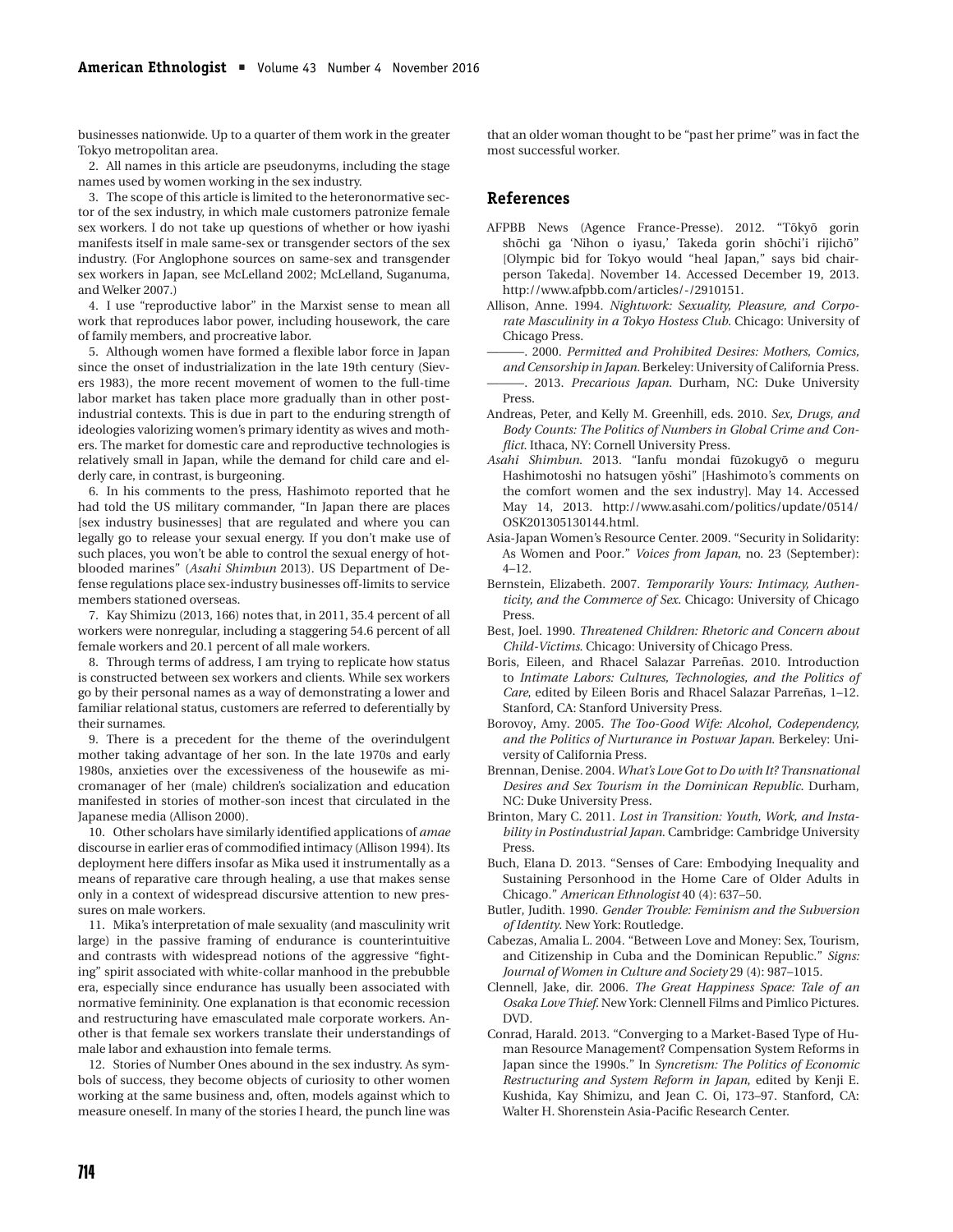- Constable, Nicole. 2009. "The Commodification of Intimacy: Marriage, Sex, and Reproductive Labor." *Annual Review of Anthropology* 38:49–64.
- Cooper, Melinda, and Catherine Waldby. 2014. *Clinical Labor: Tissue Donors and Research Subjects in the Global Bioeconomy*. Durham, NC: Duke University Press.
- Dasgupta, Romit. 2013. *Re-reading the Salaryman in Japan: Crafting Masculinities*. London: Routledge.
- Delphy, Christine. 1984. *Close to Home: A Materialist Analysis of Women's Oppression*. Translated by Diana Leonard. Amherst: University of Massachusetts Press.
- Doi, Takeo. 1973. *The Anatomy of Dependence*. Translated by John Bester. Tokyo: Kodansha International. First published 1971.
- Engels, Friedrich. 1978. Selection from *The Origin of the Family, Private Property, and the State*. In *The Marx-Engels Reader*, 2nd ed., edited by Robert C. Tucker, 734–59. New York: W. W. Norton. First published 1884.
- Ezawa, Aya. 2006. "How Japanese Single Mothers Work." *Japanstudien: Jahrbuch des Deutschen Instituts fur Japanstudien ¨* 18:59–83.
- Frank, Katherine. 2002. *G-Strings and Sympathy: Strip Club Regulars and Male Desire*. Durham, NC: Duke University Press.
- Frühstück, Sabine. 2003. Colonizing Sex: Sexology and Social Con*trol in Modern Japan*. Berkeley: University of California Press.
- Fujiwara, Chisa. 2008. "Single Mothers and Welfare Restructuring in Japan: Gender and Class Dimensions of Income and Employment." *Asia-Pacific Journal* 6 (1). Accessed October 19, 2013. http://japanfocus.org/-Fujiwara-Chisa/2623.
	- . 2009. "The Impoverishment of Women Caused by Gender Discriminative Policies: Market, Welfare, Family, and Women in Poverty." *Voices from Japan*, no. 23 (September): 13–16.

Hardt, Michael. 1999. "Affective Labor." *Boundary 2* 26 (2): 89–100.

- Hardt, Michael, and Antonio Negri. 2004. *Multitude: War and Democracy in the Age of Empire*. New York: Penguin.
- Hoang, Kimberly Kay. 2010. "Economies of Emotion, Familiarity, Fantasy, and Desire: Emotional Labor in Ho Chi Minh City's Sex Industry." In *Intimate Labors: Cultures, Technologies, and the Politics of Care*, edited by Eileen Boris and Rhacel Salazar Parreñas, 166–82. Stanford, CA: Stanford University Press.

———. 2015. *Dealing in Desire: Asian Ascendancy, Western Decline, and the Hidden Currencies of Global Sex Work*. Berkeley: University of California Press.

- Hochschild, Arlie Russell. 1983. *The Managed Heart: Commercialization of Human Feeling*. Berkeley: University of California Press.
- Kadokura, Takashi. 2009. *Sekkusu kakusa shakai* [Sexual inequality society]. Tokyo: Takarajimasha.
- Kaname, Yukiko, and Nozomi Mizushima. 2005. *Fūzokujō ishiki chōsa: 126nin no shokugyō ishiki* [A survey of sex workers: The attitudes of 126 sex workers toward their work]. Tokyo: Potto Shuppan.
- Keisatsuchō. 2016. Heisei 27nen ni okeru fūzoku kankyō no  $genj\bar{o}$  *to fūzoku kankei jihan no torishimari j* $\bar{o}$ *kyoto ni tsuite* [Conditions and crimes in the entertainment industry in 2015]. Tokyo: Keisatsuchō Seikatsu Anzenkyoku Hoanka. Accessed April 9, 2016. https://www.npa.go.jp/ safetylife/hoan/h27 fuzoku jihan.pdf.
- Kitanaka, Junko. 2012. *Depression in Japan: Psychiatric Cures for a Society in Distress*. Princeton, NJ: Princeton University Press.
- Kōseirōdōshō. 2012. Heisei 23nendo zenkoku boshi setaitō chōsa *kekka hōkoku* [Results of the 2011 national survey of singlemother households]. Tokyo: Kōseirōdōshō Koyō Kintō/Jidō

Kateikyoku Katei Fukushika. Accessed December 30, 2012. http://www.mhlw.go.jp/seisakunitsuite/bunya/kodomo/ kodomo kosodate/boshi-katei/boshi-setai h23/.

- Kuhn, Annette, and AnnMarie Wolpe, eds. 1978. *Feminism and Materialism: Women and Modes of Production*. London: Routledge and Kegan Paul.
- Kushida, Kenji E., Kay Shimizu, and Jean C. Oi, eds. 2013. *Syncretism: The Politics of Economic Restructuring and System Reform in Japan*. Stanford, CA: Walter H. Shorenstein Asia-Pacific Research Center.
- Matsui, Takeshi. 2011. "How Was 'Iyashi' (Healing) Commercialized and Institutionalized in Japan? The Dynamic Interaction of Media Discourse and Marketing Behaviors." Paper presented at the Deutsches Institut für Japanstudien, Business and Economics Study Group, Tokyo, February 14.
- Matsui, Yayori. 1993. Ajia no kankō kaihatsu to Nihon [Japan and tourism development in Asia]. Tokyo: Shinkansha.
- McLelland, Mark. 2002. "The Newhalf Net: Japan's 'Intermediate Sex' On-line." *International Journal of Sexuality and Gender Studies* 7 (2–3): 163–75.
- McLelland, Mark, Katsuhiko Suganuma, and James Welker, eds. 2007. *Queer Voices from Japan: First-Person Narratives from Japan's Sexual Minorities*. Lanham, MD: Lexington Books.
- Mitchell, Gregory. 2016. *Tourist Attractions: Performing Race and Masculinity in Brazil's Sexual Economy*. Chicago: University of Chicago Press.
- Muehlebach, Andrea. 2011. "On Affective Labor in Post-Fordist Italy." *Cultural Anthropology* 26 (1): 59–82.
- -. 2013. "On Precariousness and the Ethical Imagination: The Year 2012 in Sociocultural Anthropology." *American Anthropologist* 115 (2): 297–311.
- NHK (Nippon Hōsō Kyōkai "Nihonjin no Sei" Purojekuto). 2002. *Detabukku NHK nihonjin no sei k ¯ od¯ o/sei ishiki ¯* [NHK databook on the sexual behavior and attitudes of the Japanese]. Tokyo: Nihon Hōsō Shuppan Kyōkai.
- ——— ("Muen Shakai Purojekuto" Shazaihan). 2010. *Muen shakai* [A society without connections]. Tokyo: Bungei Shunju. ¯
- *Nihon Keizai Shimbun*. 2013. "Zeisei kaisei no pointo, kōsaihi, daikigyō mo 50% sonkin ni" [With revisions to tax policy, large firms can deduct 50% of entertainment expenses]. December 13, 6.
- Ozawa-de Silva, Chikako. 2008. "Too Lonely to Die Alone: Internet Suicide Pacts and Existential Suffering in Japan." *Culture, Medicine, and Psychiatry* 32 (4): 516–51.
- Parreñas, Rhacel Salazar. 2011. *Illicit Flirtations: Labor, Migration, and Sex Trafficking in Tokyo*. Stanford, CA: Stanford University Press.
- Roberson, James E., and Nobue Suzuki, eds. 2003. *Men and Masculinities in Contemporary Japan: Dislocating the Salaryman Doxa*. London: RoutledgeCurzon.
- Robertson, Jennifer. 1991. "The Shingaku Woman: Straight from the Heart." In *Recreating Japanese Women, 1600–1945*, edited by Gail Lee Bernstein, 88–107. Berkeley: University of California Press.
- Ronald, Richard, and Allison Alexy, eds. 2011. *Home and Family in Japan: Continuity and Transformation*. London: Routledge.
- Rosenbluth, Frances McCall, and Michael F. Thies. 2010. *Japan Transformed: Political Change and Economic Restructuring*. Princeton, NJ: Princeton University Press.
- Satō, Toshiki. 2000. Fubyōdō shakai Nihon: Sayonara sōchūryū; [Unequal society Japan: Goodbye to the mass middle class]. Tokyo: Chūō Kōron Shinsha.
- Shimizu, Kay. 2013. "The Survival of Regional Banks and Small and Medium Enterprises." In *Syncretism: The Politics of Economic*